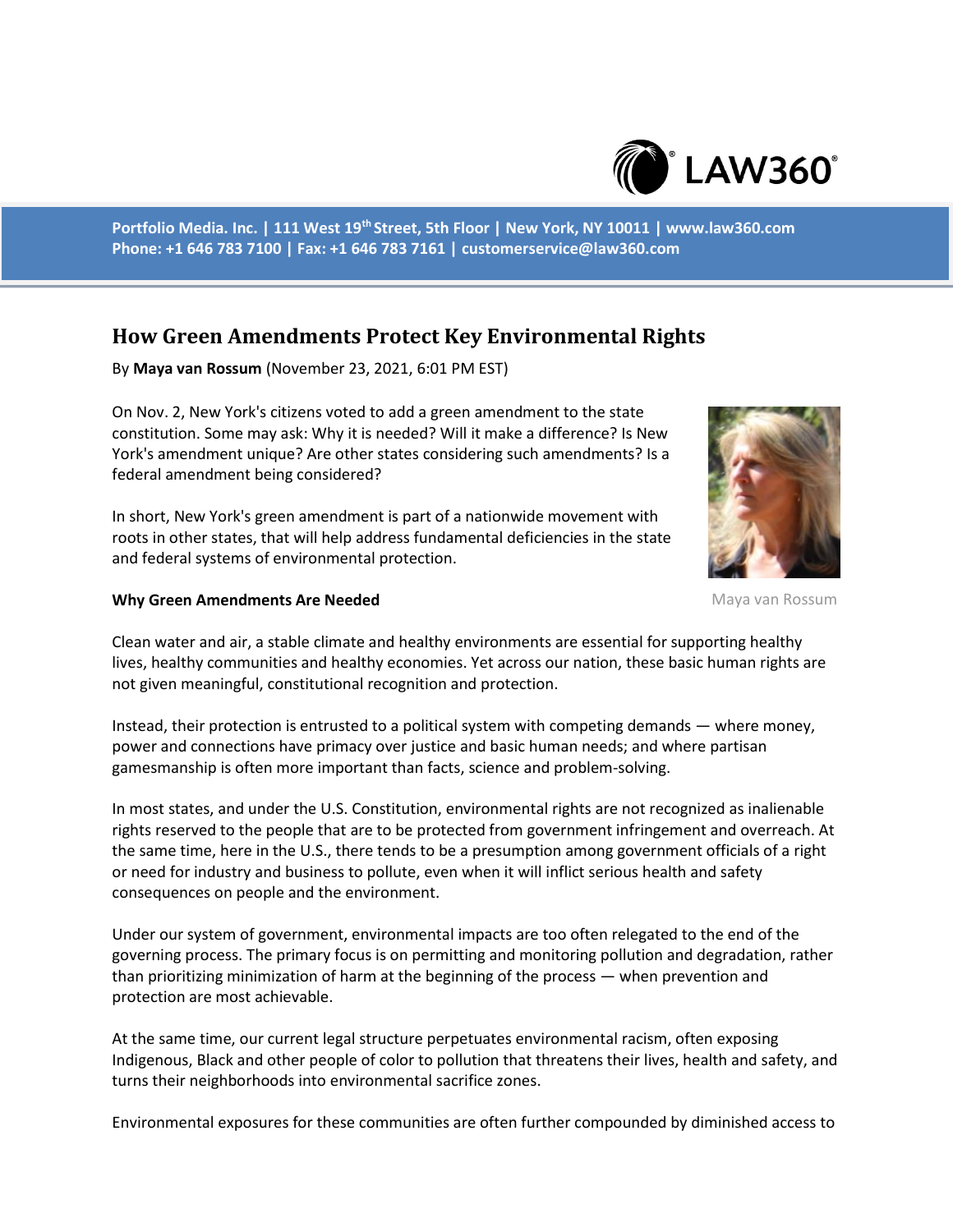needed health care. While environmental justice is receiving renewed attention, the legislation, regulation, policies and programs being advanced do not provide the systemic solutions necessary to prevent ongoing environmental racism.

## **What Green Amendments Are, and How They Work**

Not every constitutional provision mentioning environmental rights meets the criteria for being a green amendment, as I defined the term in my 2017 book, "A Green Amendment: Securing Our Right to a Healthy Environment."

Green amendments are self-executing provisions that recognize and protect the inalienable rights of all people to clean water and air, a stable climate and healthy environments in the declaration of rights sections of our state and federal constitutions. In short, green amendments put environmental rights legally on par with other civil, human and political rights — like free speech, due process and property rights.

While over 40 states talk about the environment and/or environmental rights in their constitutions, only three states to date have the benefit of a constitutional green amendment: Pennsylvania, Montana and, most recently, New York. As with other declaration of rights protections, green amendments are a limitation on government authority — protecting environmental rights from government infringement or overreach, as opposed to being a new grant of government authority.

As discussed by Ronald Castille, then-chief justice of the Pennsylvania Supreme Court, in the court's 2013 decision in Robinson Township v. Commonwealth of Pennsylvania:

The Declaration of Rights assumes that the rights of the people ... are inherent in man's nature and preserved rather than created by the Pennsylvania Constitution. ... The Declaration of Rights is that general part of the … Constitution which limits the power of state government.

This heightened constitutional standing helps to reorient government decision making so that pollution prevention and environmental protection are a prerequisite for, and presumption of, all government action — bringing environmental considerations to the beginning of the decision-making process when they are best able to be avoided, minimized and addressed.

The self-executing nature of a green amendment ensures that the amendment defines and guides the interpretation and application of laws and regulation, as opposed to the constitutional right being defined through legislation. The self-executing nature also allows the constitutional right to be relied upon when there is a gap in environmental protection laws, and when implementation of a law is causing disproportionate harm to environmental justice communities that otherwise cannot be addressed.

Green amendments explicitly recognize and protect environmental rights that are fundamental to human life, health and community. These include the right to clean water and air, a stable climate and healthy environments.

Recognizing and protecting the rights of people to the natural, human health, scenic, recreational and indigenous cultural values of the environment helps to ensure a green amendment respects and protects the environment in a well-rounded way, including benefits and values of the natural environment that may be of particular importance to a state and its diverse communities.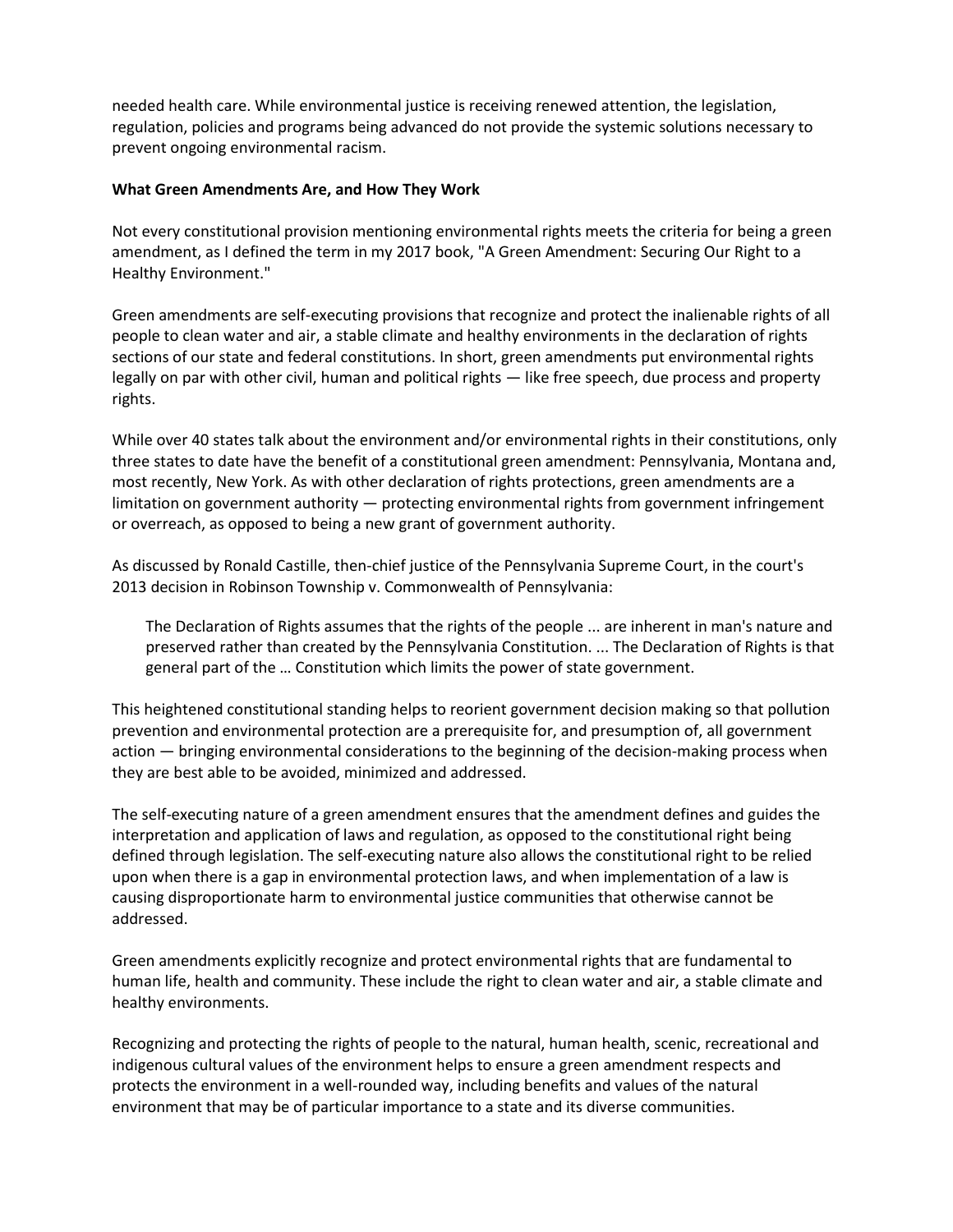Notably, green amendments protect the rights of all people, regardless of race, ethnicity or socioeconomics. There can be no environmental sacrifice zones with a green amendment at work.

In addition, green amendments create a duty on all government entities and officials, subject to the constitution, to respect and protect enumerated environmental rights; this constitutional duty is not limited to the legislature.

While these are green amendment essentials, there are other elements that can strengthen environmental justice and generational protections offered by the amendment, and, at the same time, provide additional clarity on the constitutional obligations required of government decision makers.

In addition to recognizing the individual rights of all people to a clean and healthy environment, use of trust protection for natural resources provides tremendous added value. For example, Pennsylvania's green amendment identifies the natural resources of the state as trust resources that are to be conserved and maintained by government for the benefit of present and future generations of Pennsylvanians.

The constitutional trust created by a green amendment is not limited to the traditional common law public trust doctrine, which often only covers navigable waters and other specified aspects of the environment. A green amendment trust includes all natural resources of a state — or the U.S., if talking about a federal amendment — and embraces the full body of precedent, protection and guidance that trust law has to offer.

Among the benefits of using trust law is that it brings forth fiduciary obligations that guide constitutionally required government action. For example, the trustee duties of prudence, loyalty and impartiality in the environmental rights context require informed decision making that includes consideration of applicable science and individual and cumulative impacts, and ensures all beneficiaries are treated and protected equitably.

Fulfilling these basic fiduciary obligations will not only support better government decision making, but will help the courts determine when challenged government action is constitutionally infirm.

Ideally, green amendment language will specifically recognize that environmental rights and healthy natural resources belong to, and must be protected for, both present and future generations. This intergenerational protection ensures that government is focused on the long-term and cumulative impacts of its actions.

Having a generational component not only gives government a strong foothold and directive for taking action to address the climate crisis, but it can also allay fears that a green amendment would be used to avert environmentally justified and defensible clean energy projects.

In addition to protecting environmental rights from government overreach, green amendments provide powerful constitutional grounding for environmentally protective government action. For example, green amendments provide a foundation for strong environmental legislation or regulation; can strengthen permitting decisions, including allowing consideration of environmental justice protections; support state enforcement actions against environmental violators; and support local zoning ordinances and decision making designed to benefit local environmental concerns.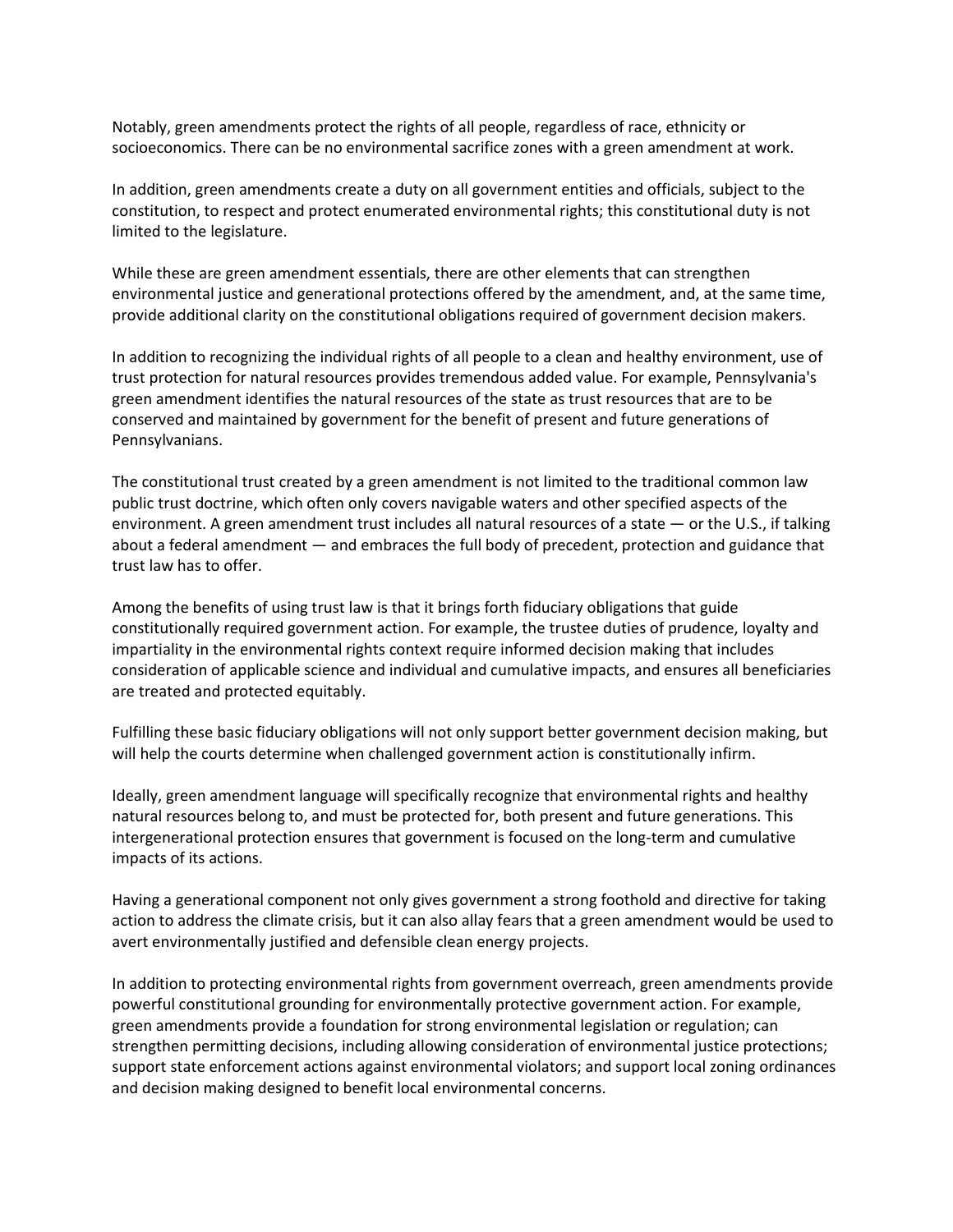The benefits of green amendments do not begin or end with the law. As is the case with other constitutional rights, the grant of constitutional protection for environmental rights empowers people, emotionally and intellectually, to raise the expectations they have of their government officials, and to advocate more firmly, actively and confidently for environmental protection.

Green amendments change the focus of the conversation to environmental rights, as opposed to an environmental wish list. Ideally, green amendments allow advocates to secure stronger environmental protections through their activism, negating the need for litigation.

### **How the Green Amendment Movement Began, and Where It Stands**

The green amendment movement was inspired by a successful legal action secured in 2013, where a preexisting, but legally ignored, Pennsylvania constitutional environmental rights amendment was used to defeat a devastatingly piece of legislation that was slated to give the shale gas industry new powers and rights, unleashing a new wave of fracking and all its devastating harms.

The law, known as Act 13, gave the industry automatic waivers from environmental protection standards; undermined local zoning by mandating that fracking be allowed in residential, historic preservation, environmental protection and farming districts; relieved the fracking industry from notification requirements where there was potential drinking water contamination of private wells; and gave industry the power of eminent domain to force storage of their explosive gas on and under private property.

Once it passed, and with a very pro-fracking Legislature and governor in office, there was little hope of overturning the law, until a coalition — including local community leaders, seven municipalities and my organization, the Delaware Riverkeeper Network — brought the Robinson Township case to challenge the law as a violation of Pennsylvania's long-ignored environmental rights amendment.

Ultimately, a plurality of the very conservative Pennsylvania Supreme Court declared provisions of Act 13 to be unconstitutional because they violated the environmental rights of the people of Pennsylvania — not only defeating the law, but overturning 42 years of bad precedent, and breathing legal life into the state's green amendment.

Recognizing this transformative victory as the foundation for a powerful national model, I founded the Green Amendments For the Generations movement in 2014. I determined that the only other state with a Green Amendment at that time was Montana.

Since the founding of the Green Amendment movement, 13 states have been inspired to put forth green amendment proposals, and earlier this month, New York became the first state in the modern era to pass such an amendment. Other states where green amendments are under consideration include New Mexico, Hawaii, Maine, New Jersey, Delaware, West Virginia, Vermont, Maryland, Washington, Kentucky, Arizona and Iowa, with interest growing in many more states.

The goal: a green amendment passed in every state in the nation. Simultaneously, the movement is laying the foundation for securing a federal green amendment as well.

Green amendments in Pennsylvania and Montana have been used to address a variety of serious environmental issues of public concern, but have not resulted in a massive onslaught of new litigation, with, on average, less than 10 lawsuits a year advancing based on each state's amendment.